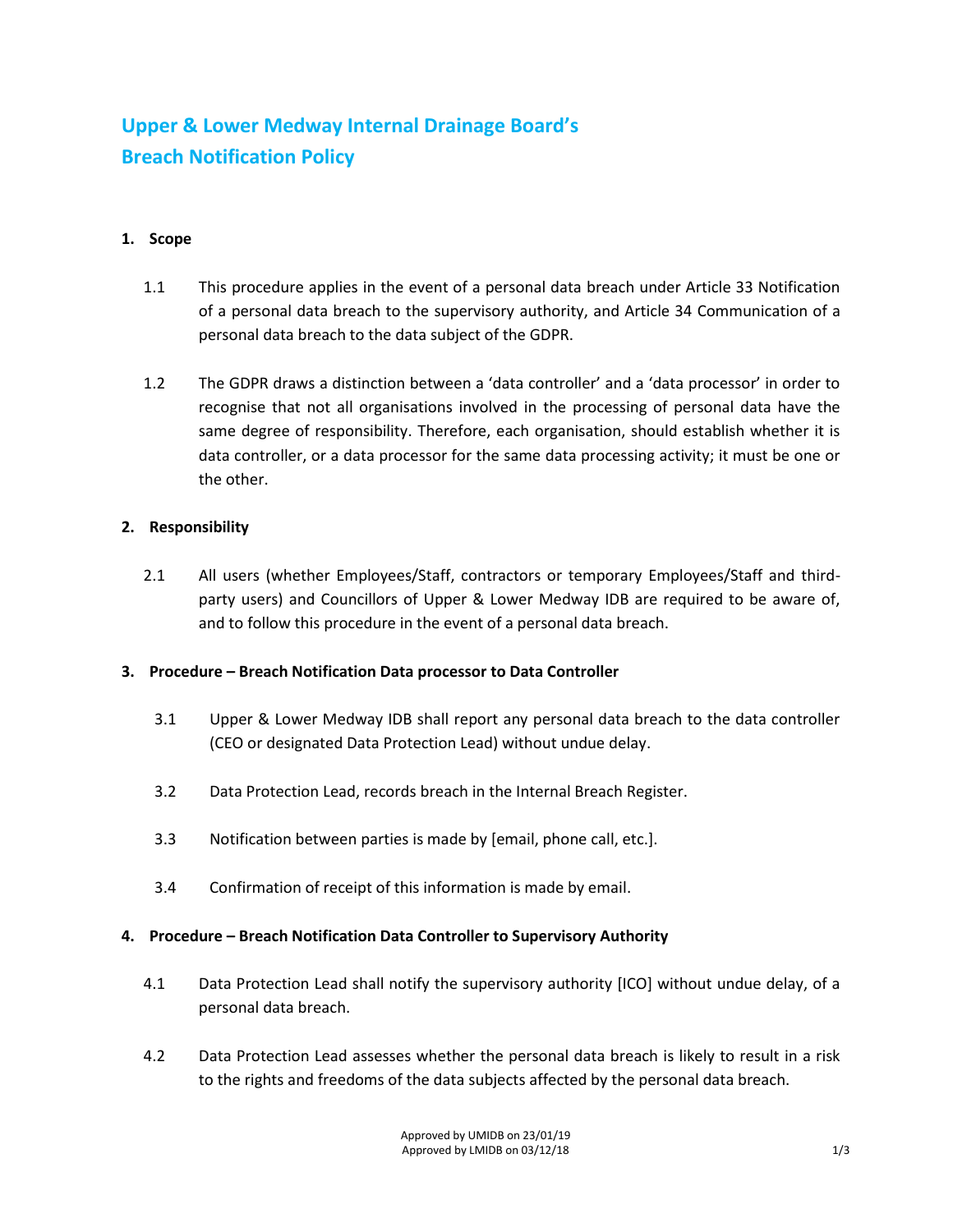- 4.3 If a risk to the aforementioned is likely, Data Protection Lead shall report any personal data breach to the supervisory authority without undue delay, and where feasible not later than 72 hours. Where data breach notification to the supervisory authority is not made within 72 hours, it shall be accompanied by the reasons for the delay.
- 4.4 The data controller (CEO) shall provide the following information to the supervisory authority on a Breach Notification Form:
- 4.5 A description of the nature of the breach.
- 4.6 The categories of personal data affected.
- 4.7 Approximate number of data subjects affected.
- 4.8 Approximate number of personal data records affected.
- 4.9 Name and contact details of the Organisation.
- 4.10 Likely consequences of the breach.
- 4.11 Any measures that have been or will be taken to address the breach, including mitigation.
- 4.12 The information relating to the data breach, which may be provided in phases.
- 4.13 Data Protection Lead notifies their contact within the supervisory authority, which is recorded in the Internal Breach Register.
- 4.14 Notification is made by [email, phone call, etc.].
- 4.15 Confirmation of receipt of this information is made by email.

#### **5. Procedure – Breach Notification Data Controller to Data Subject**

- 5.1 Where the personal data breach is likely to result in high risk to the rights and freedoms of the data subject the Upper & Lower Medway IDB shall notify the affected data subjects without undue delay.
- 5.2 The notification to the data subject shall describe in clear and plain language the nature of the breach including the information specified 4.5 above.
- 5.3 Appropriate measures have been taken to render the personal data unusable to any person who is not authorised to access it, such as encryption.